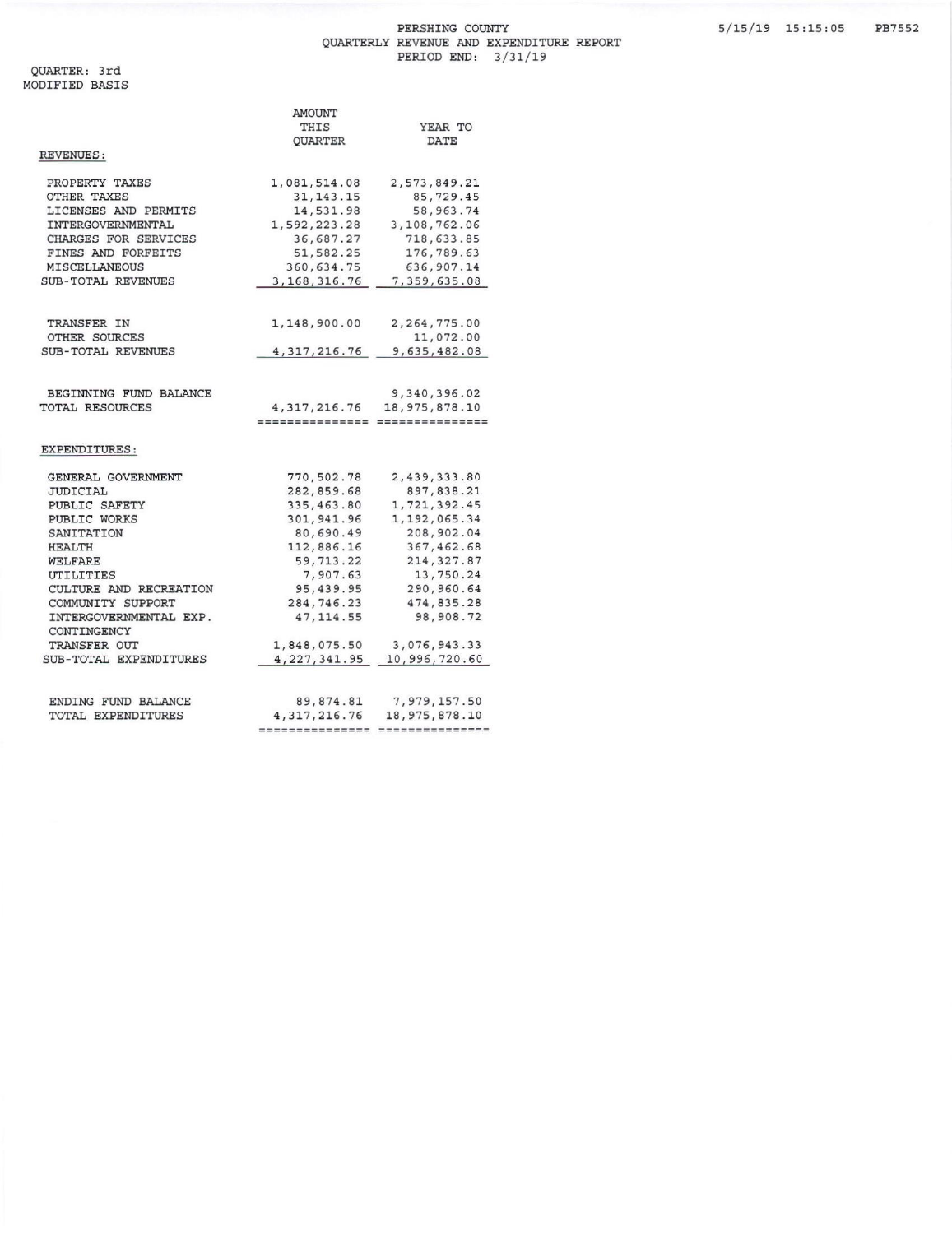|                           | <b>AMOUNT</b>  |                 |
|---------------------------|----------------|-----------------|
|                           | THIS           | YEAR TO         |
|                           | <b>OUARTER</b> | <b>DATE</b>     |
| REVENUES:                 |                |                 |
| INTERGOVERNMENTAL         | 341,629.33     | 882,076.79      |
| CHARGES FOR SERVICES      | 6,462.50       | 17,062.50       |
| FINES AND FORFEITS        | 340.00         | 1,855.00        |
| <b>MISCELLANEOUS</b>      | 479.00         | 3,387.04        |
| <b>SUB-TOTAL REVENUES</b> | 348, 910.83    | 904, 381.33     |
|                           |                |                 |
| TRANSFER IN               | 671, 175.50    | 784, 168.33     |
| <b>SUB-TOTAL REVENUES</b> | 1,020,086.33   | 1,688,549.66    |
|                           |                |                 |
| BEGINNING FUND BALANCE    |                | 457,046.56      |
| TOTAL RESOURCES           | 1,020,086.33   | 2, 145, 596, 22 |
|                           | -------------- | =============== |
| EXPENDITURES:             |                |                 |
| <b>JUDICIAL</b>           | 594,938.54     | 1,513,998.03    |
| SUB-TOTAL EXPENDITURES    | 594,938.54     | 1,513,998.03    |
|                           |                |                 |
| ENDING FUND BALANCE       | 425, 147.79    | 631,598.19      |
| TOTAL EXPENDITURES        | 1,020,086.33   | 2, 145, 596.22  |

PERSHING COUNTY QUARTERLY REVENUE AND EXPENDITURE REPORT PERIOD END: 3/31/19

================================

QUARTER: 3rd MODIFIED BASIS

|                        | AMOUNT         |          |
|------------------------|----------------|----------|
|                        | THIS           | YEAR TO  |
|                        | <b>OUARTER</b> | DATE     |
| REVENUES:              |                |          |
| BEGINNING FUND BALANCE |                | 2,587.35 |
| TOTAL RESOURCES        |                | 2,587.35 |
|                        | ----------     |          |
| EXPENDITURES:          |                |          |
| SUB-TOTAL EXPENDITURES |                |          |

| ENDING FUND BALANCE | 2,587.35         |
|---------------------|------------------|
| TOTAL EXPENDITURES  | 2,587.35         |
|                     | ---------------- |

5/15/19 15:15:22 PB7552